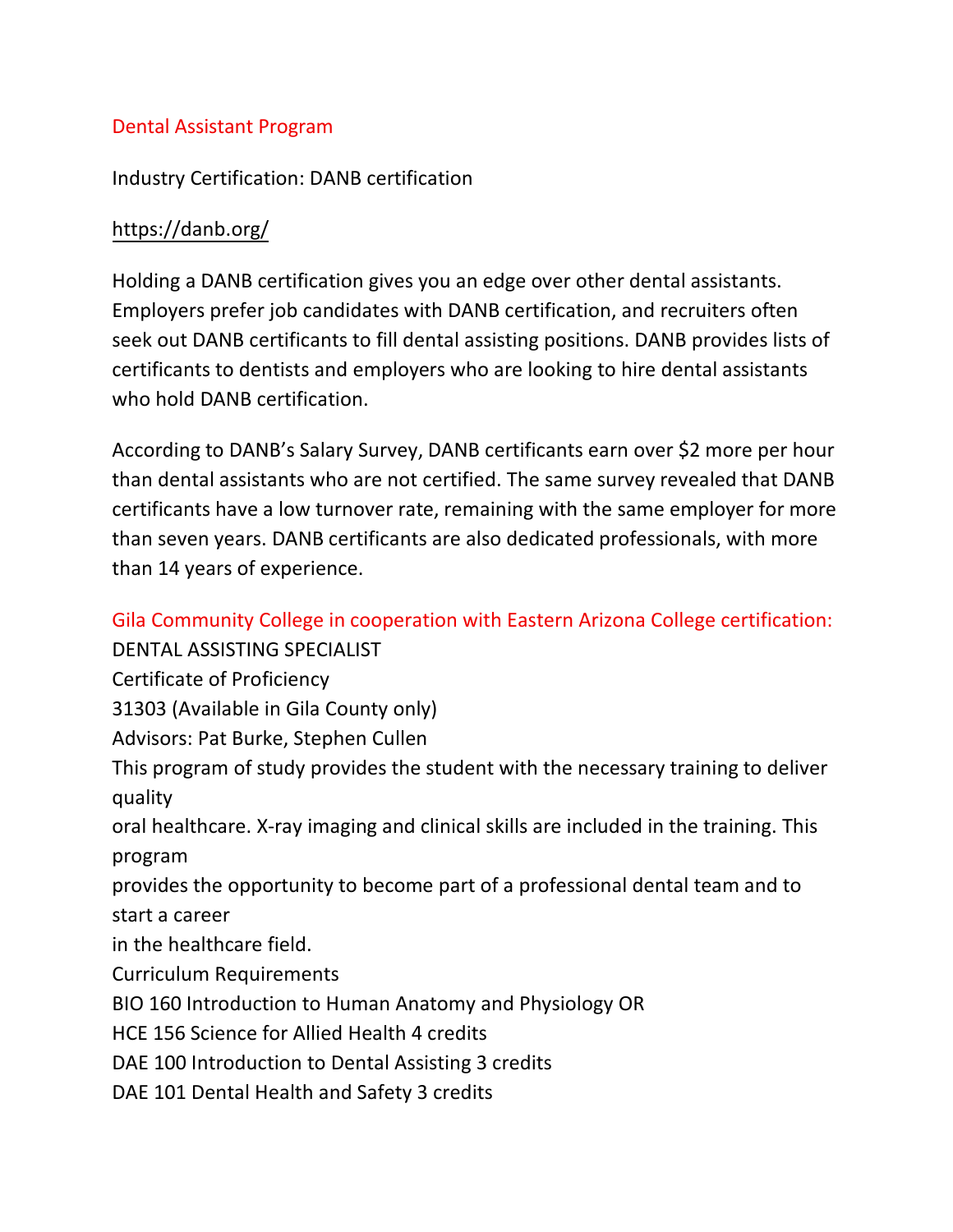DAE 105 Oral Health and Dental Disease Prevention 3 credits

DAE 107 Science in Dentistry 4 credits

DAE 109 Patient Information and Assessment 3 credits

DAE 112 Radiographic Imaging in Dentistry 4 credits

DAE 114 Foundations of Clinical Dentistry 4 credits

Total Minimum Certificate Requirements 28 credits In order to obtain this certificate you must:

- Complete each required course above with a grade of "C" or better.
- File a petition for certificate through your Gila Hank Online account.
- Remove any indebtedness to the College.
- Complete at least 14 credits at Eastern Arizona College.

You must also complete an academic requirement by one of the following methods:

• Completion of ENG 100, Writing Fundamentals, or higher with a grade of "C" or better.

• EAC equivalent writing placement score of 70 or higher entered into your student record.

• Completion of BUS 111, Business Mathematical Calculations, with a grade of "C" or

better.

• Completion of MAT 100, Applied Mathematics, or higher with a grade of "C" or better.

• EAC equivalent mathematics placement score of 41 or higher entered into your student

record.

Gainful Employment Disclosure. The following link provides valuable information regarding this certificate program such as the total length of the program, the percentage

of students who graduate on time, the total cost of the program, student loan data and

other valuable data. Please review this information so that you make an informed decision